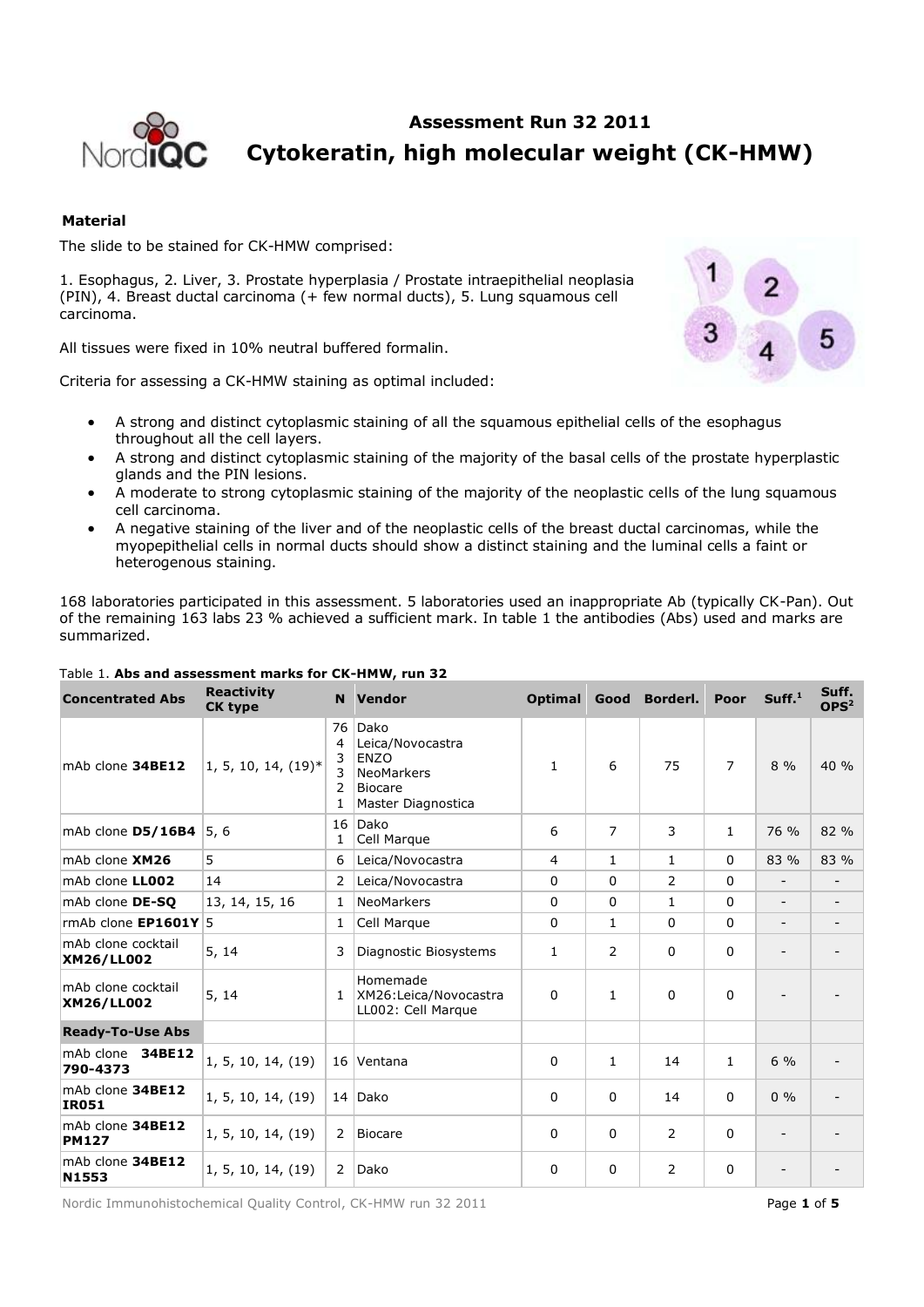| mAb clone 34BE12<br>760-2636                            | 1, 5, 10, 14, (19) | 1 | Ventana/Cell Marque | $\mathbf{0}$ | $\Omega$ | 1        | $\mathbf{0}$ | $\overline{\phantom{a}}$ |  |
|---------------------------------------------------------|--------------------|---|---------------------|--------------|----------|----------|--------------|--------------------------|--|
| mAb clone D5/16B4<br>760-4253                           | 5, 6               | 4 | Ventana/Cell Marque | $\Omega$     | 3        | $\Omega$ | 1            | $\overline{\phantom{0}}$ |  |
| mAb clone D5/16B4<br><b>IR780</b>                       | 5,6                | 2 | Dako                |              | 1        | $\Omega$ | 0            | $\overline{\phantom{0}}$ |  |
| mAb clone D5/16B4<br>790-4554                           | 5, 6               | 1 | Ventana             |              | 0        | $\Omega$ | $\mathbf 0$  | -                        |  |
| rmAb/mAb clone<br>cocktail<br>EP1601Y/LL002,<br>905H-08 | 5, 14              | 1 | Cell Marque         |              | $\Omega$ | $\Omega$ | $\Omega$     | $\overline{\phantom{a}}$ |  |
| <b>Total</b>                                            | 163                |   |                     | 15           | 23       | 115      | 10           | $\overline{\phantom{0}}$ |  |
| Proportion                                              |                    |   |                     | 9%           | 14 %     | 71 %     | $6\%$        | 23 %                     |  |

1) Proportion of sufficient stains (optimal or good)

2) Proportion of sufficient stains with optimal protocol settings only, see below.

\* Apart from reacting with CK types 1, 10, 5 and 14, the Ab also reacts with an unknown CK type, possibly a denaturated CK19.

The following central protocol parameters were used to obtain an optimal staining:

## **Concentrated Abs**

mAb clone **34BE12**: The protocol giving an optimal result was based on a pre-treatment using a combination of heat induced epitope retrieval (HIER) and proteolysis. HIER was performed in a microwave oven using Citrate pH 6 followed by proteolysis in Protease 2 (Ventana). The primary mAb was diluted 1:100. 5 labs used a combined pre-treatment and 2 out of 5 (40 %) produced a sufficient staining (optimal or good).

mAb clone cocktail **D5/16B4**: The protocols giving an optimal result were all based on HIER using either Tris-EDTA/EGTA pH 9 (1/2)\*, Bond Epitope Retrieval Solution 2 (BERS2) (Bond, Leica) (1/1) or Cell Conditioning 1 (CC1) (BenchMark, Ventana)(4/9) as the retrieval buffer. The mAb was typically diluted in the range of 1:25- 1:200 depending on the total sensitivity of the protocol employed. Using these protocol settings 9 out of 11 (82 %) laboratories produced a sufficient staining.

\*(number of optimal results/number of laboratories using this buffer)

mAb clone cocktail **XM26/LL002**: The protocol giving an optimal result was based on heat induced epitope retrieval (HIER) using Target Retrieval Solution (TRS) pH 9 (Dako) (1/1), as the retrieval buffer. The mAb was diluted 1:100. Using this protocol setting 1 laboratory produced an optimal staining.

mAb clone **XM26**: The protocols giving an optimal result were all based on HIER using either TRS pH 9 (3-in-1) (Dako) (1/1), TRS pH 9 (Dako) (1/1), BERS2 (Bond, Leica) (1/2) or CC1 (BenchMark, Ventana) (1/3) as the retrieval buffer. The mAb was typically diluted in the range of 1:50– 1:400 depending on the total sensitivity of the protocol employed. Using these protocol settings 5 out of 6 (83 %) laboratories produced a sufficient staining.

# **Ready-To-Use Abs**

mAb clone cocktail **D5/16B4** (prod. no. IR780, Dako): The protocol giving an optimal result was based on HIER in PT-Link using TRS pH 9 (3-in-1) and an incubation time of 20 min in the primary Ab and EnVision Flex (K8000) as the detection system. Using these protocol settings 2 out of 2 (100 %) laboratories produced a sufficient staining.

mAb clone cocktail **D5/16B4** (prod. no. 790-4554, Ventana): The protocol giving an optimal result was based on HIER using extended CC1, an incubation time of 44 min in the primary Ab and UltraView (760-500) with amplification as the detection system.

mAb clone cocktail **EP1601Y/LL002** (prod. no. 905H-08, Cell Marque): The protocol giving an optimal result was based on HIER using standard CC 1, an incubation time of 32 min in the primary Ab and UltraView (760-500) with amplification as the detection system.

The most frequent causes of insufficient stains were:

- Less successful primary Ab (for the mAb clone 34BE12 - 116/124 protocols gave an insufficient staining)

- Too low concentration of the primary Ab
- Insufficient HIER too short efficient HIER time and/or use of Citrate pH 6 as HIER buffer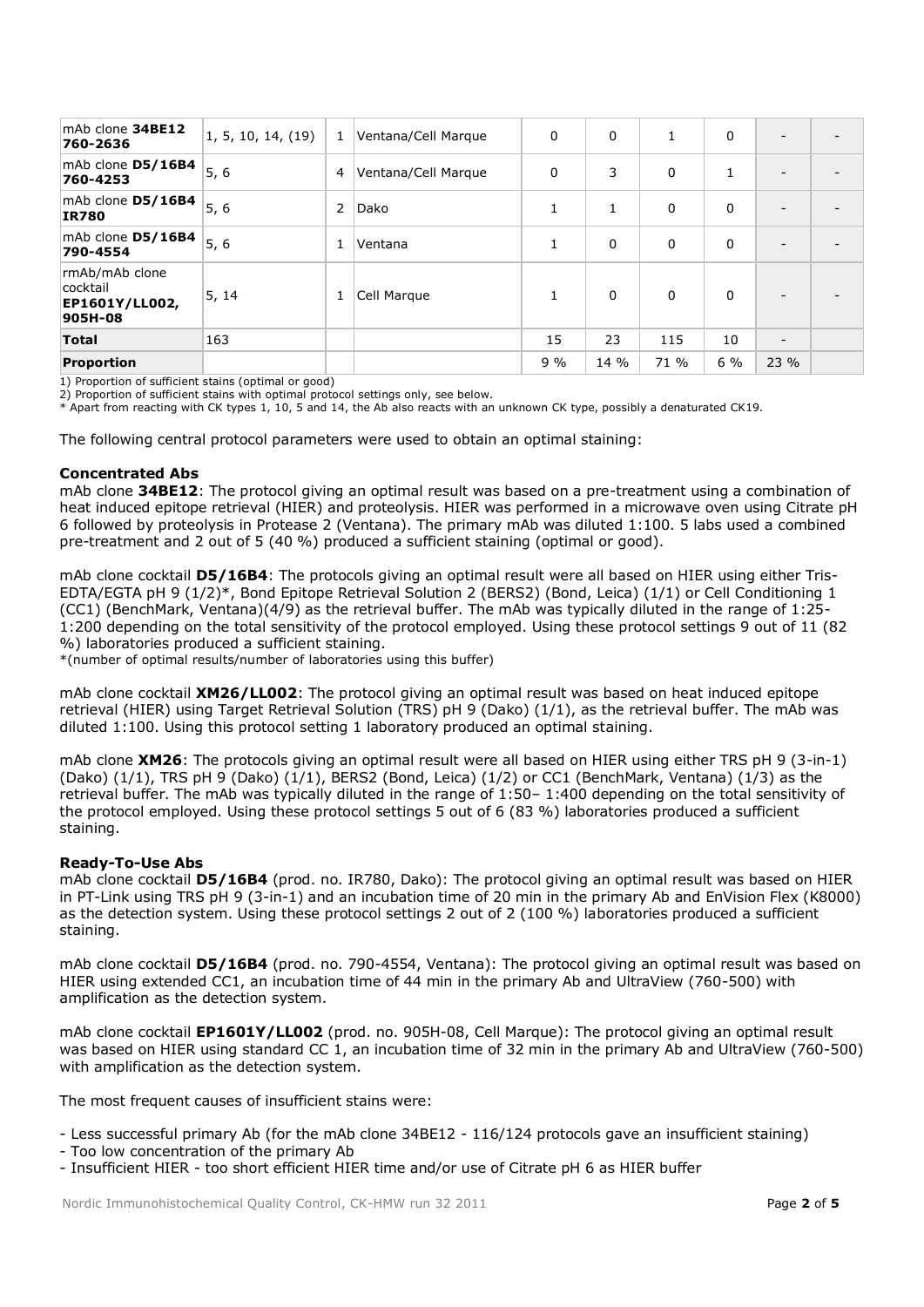In this assessment the prevalent feature of an insufficient staining was an aberrant false positive cytoplasmic staining of the neoplastic cells of the breast ductal carcinoma and of the epithelial cells of the bile ducts in the liver. This pattern was seen in 91 out of the 125 insufficient results and was seen when the mAb clone 34BE12 was used with HIER (without proteolytic pretreatment). According to the company datasheets mAb clone 34BE12 reacts with the CK-HMW types 1, 5, 10 & 14, but when the Ab is applied with HIER it also cross-reacts with an yet unidentified CK-LMW subtype, possibly CK19 giving a false positive staining in epithelial cells not expressing CK-HMW. In this assessment and in concordance to the previous NordiQC run B6 assessment, this gave an aberrant staining of the ductal breast carcinoma of luminal type. The cross-reaction was not seen if proteolysis was used as pre-treatment for the mAb clone 34BE12. However if proteolysis was used as pre-treatment a too weak sensitivity typically was seen, as 8 out of 9 protocols based on proteolysis was assessed as insufficient due to a too weak or false negative staining. In total 116 out of 124 protocols based on the mAb clone 34BE12 gave an insufficient staining and only one protocol based on a combined pre-treatment of HIER followed by proteolysis gave an optimal staining. In this context it also has to be emphasized that the aberrant cross-reaction was not seen in the prostate epithelial cells. Thus, the mAb clone 34BE12 can be used for demonstration of CK-HMW in prostate specimens, but due to the above mentioned cross-reaction in breast epithelial cells/breast carcinoma it should not be used for breast tissue.

The most robust and specific Abs for CK-HMW were the mAb clones XM26 for CK5, the mAb clone D5/16B4 for CK 5/6 and the rmAb clone EP160Y for CK5 either applied as a single marker or in combination with e.g. the mAb clone LL002 for CK14. In total 30 out of 38 protocols based on one of these clones were assessed as sufficient giving a pass rate of 79 %. All of these clones could give an optimal staining with HIER in an alkaline buffer. The 8 insufficient results based on one of the above mentioned clones were all characterized by a too weak or false negative staining of the structures expected to be demonstrated, typically caused by insufficient HIER and/or a too low concentration of the primary Ab.

Esophagus is a recommendable positive control for CK-HMW in which the squamous epithelial cells must show an as strong as possible staining without background reaction. All cell layers are intensively stained with anti-CK5 Abs clone XM26 and anti-CK5/6 mAb clone D5/16 B4 when used with optimal protocol settings. In contrast, an optimal protocol for anti-CK14 mainly demonstrates the basal cells whereas only scattered intermediate and superficial cells show a positive staining reaction.

When the mAb clone D5/16 B4 is used, caution should be taken when interpreting the staining, as the antibody typically is provided as an ascites format that gives the Mouse Ascites Golgireaction (MAG) in tissue of blood group A.

This was the 4th assessment of CK-HMW in NordiQC. As shown in table 3, the proportion of sufficient results has declined dramatically. This is mainly due to inclusion of breast cancer in the test material, which strongly challenges the performance of clone 34BE12.

|                    | Run 12 2004 | Run 16 2006 | Run B6 2008 | Run 32 2011 |
|--------------------|-------------|-------------|-------------|-------------|
| Participants, $n=$ |             |             | 97          | 163         |
| Sufficient results | 77 %        | 88 %        | $24\%$      | 23 %        |

# Table 2. **Proportion of sufficient results for CK-HMW in the four NordiQC runs performed**

## **Conclusion**

The mAb clones XM26 (CK5), D5/16 B4 (CK5/6), LL002 (CK14) and the rmAb clone EP160Y (CK5) are all well performing markers for CK-HMW and should be preferred for the demonstration of CK-HMW. HIER in an alkaline buffer is mandatory for an optimal performance. The mAb clone 34BE12 can not be recommended as a marker for CK-HMW due to an excessive cross reaction with CK-LMW in e.g. breast ductal epithelial cells giving a false positive staining reaction.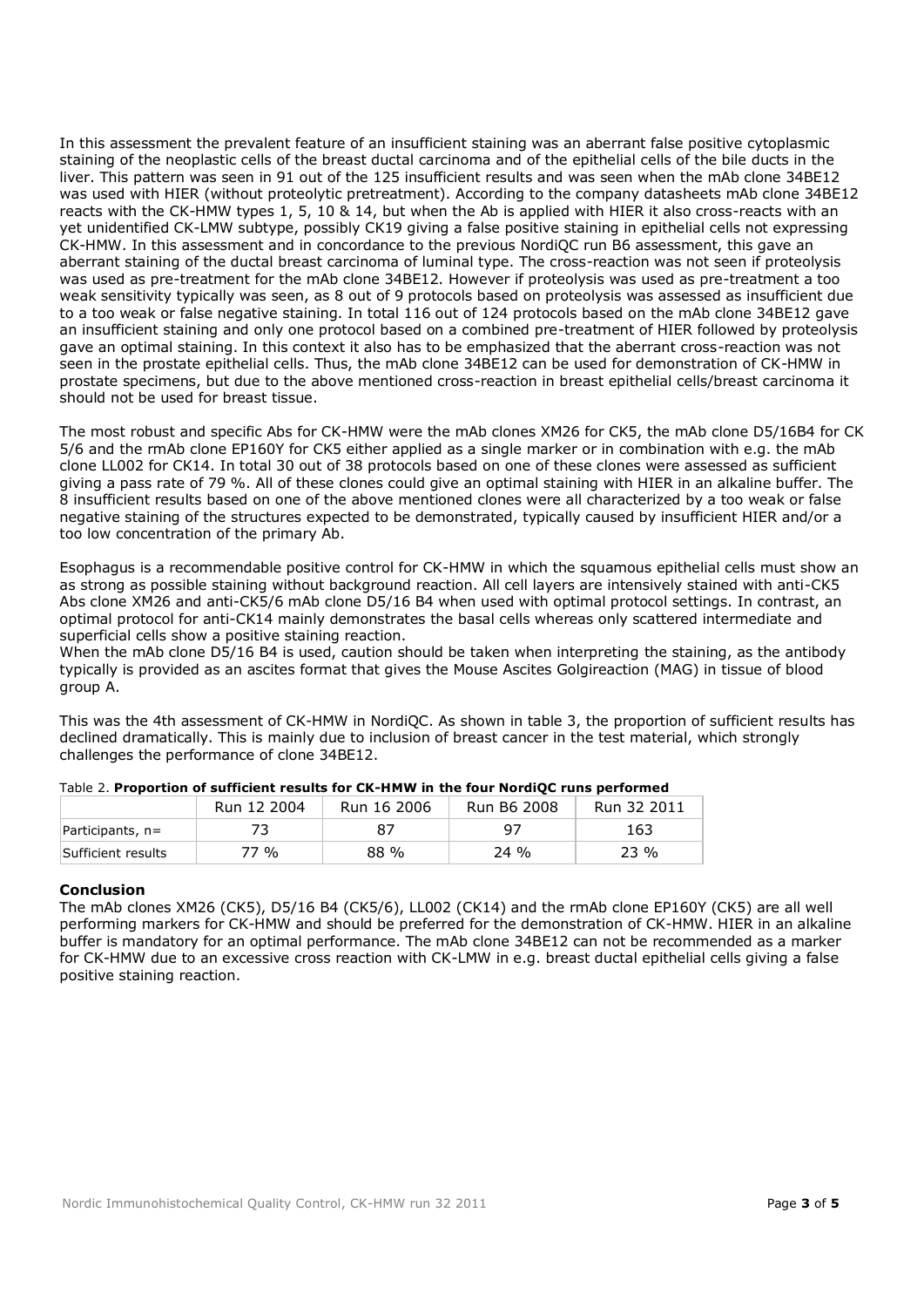

### Fig. 1a

Optimal staining for CK-HMW of the tonsil using the mAb clone D5/16B4 against CK5/6 optimally calibrated and with HIER in an alkaline buffer.

Virtually all the squamous epithelial cells show a distinct, moderate to strong cytoplasmic staining, while no background staining is seen.



## Fig. 1b

Staining for CK-HMW of the tonsil using an insufficient protocol based on the mAb clone 34BE12 against CK-HMW with HIER in an alkaline buffer, same field as in Fig. 1a.

Virtually all the squamous epithelial cells show a distinct, moderate to strong cytoplasmic staining, while no background staining is seen. However, compare with Fig. 3b, same protocol.



#### Fig. 2a

Optimal staining for CK-HMW of the prostate hyperplasia/PIN lesion using same protocol as in Fig. 1a.

Virtually all the basal cells show a strong cytoplasmic staining. No background staining is seen.



Fig. 2b

Staining for CK-HMW of the prostate hyperplasia/PIN lesion using same insufficient protocol as in Fig. 1b, same field as in Fig. 2a. Virtually all the basal cells show a strong cytoplasmic staining. No background staining is seen, same field as in Fig. 2a. However, compare with Fig. 3b., same protocol.